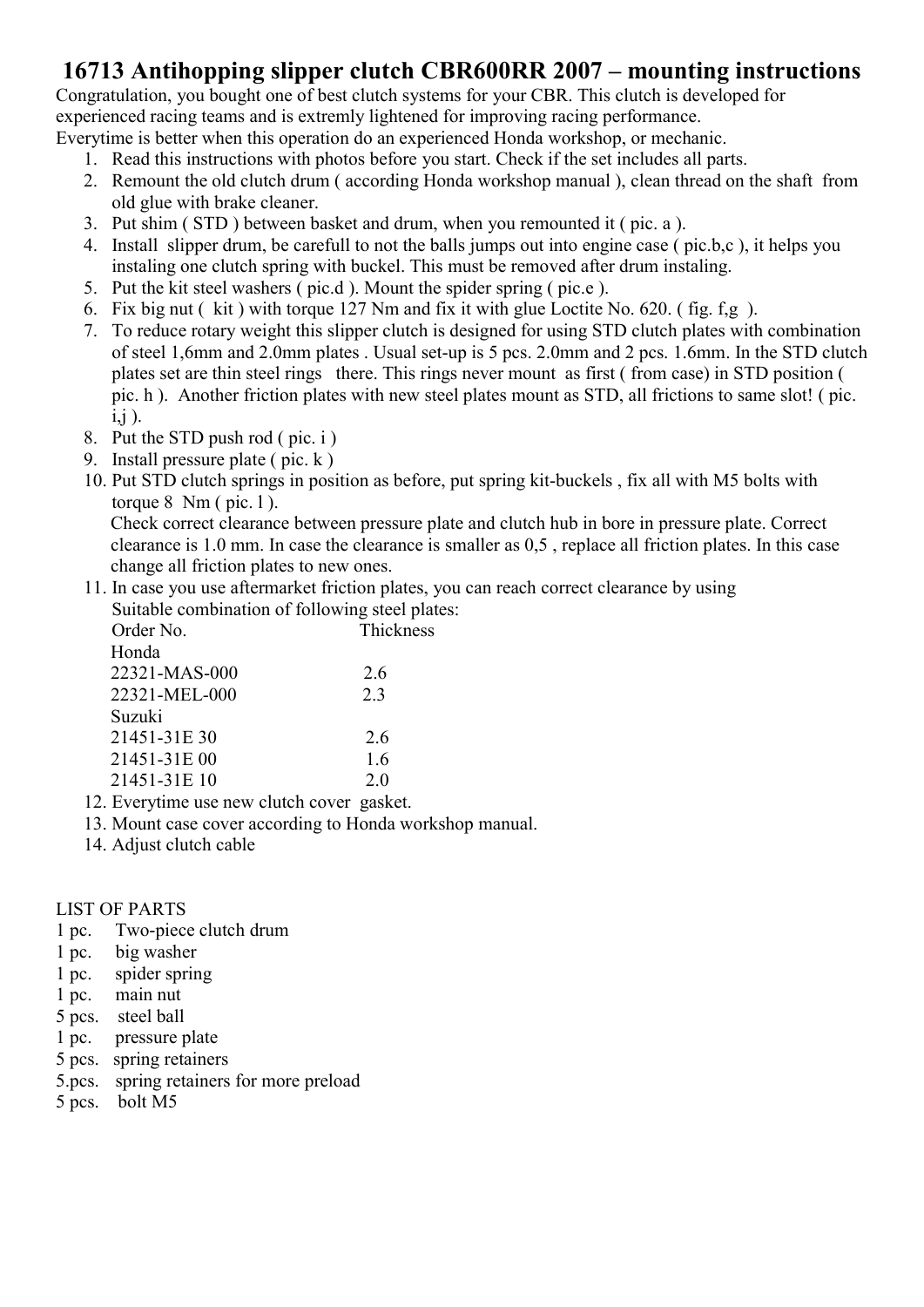#### 16713 Picture A (pic.a)



16713 Picture B (pic.b)

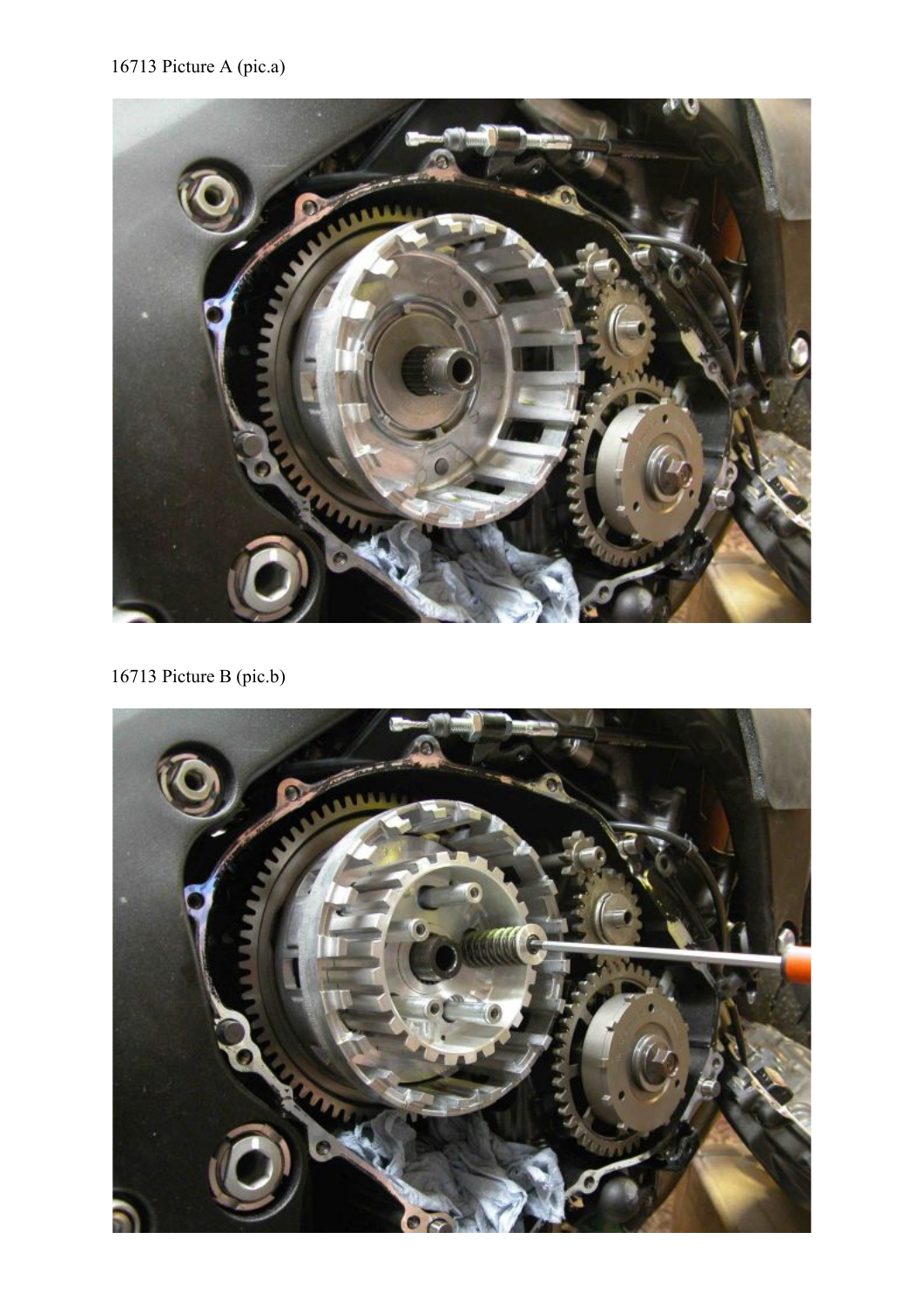## 16713 Picture C (pic.c)



16713 Picture D (pic.d)

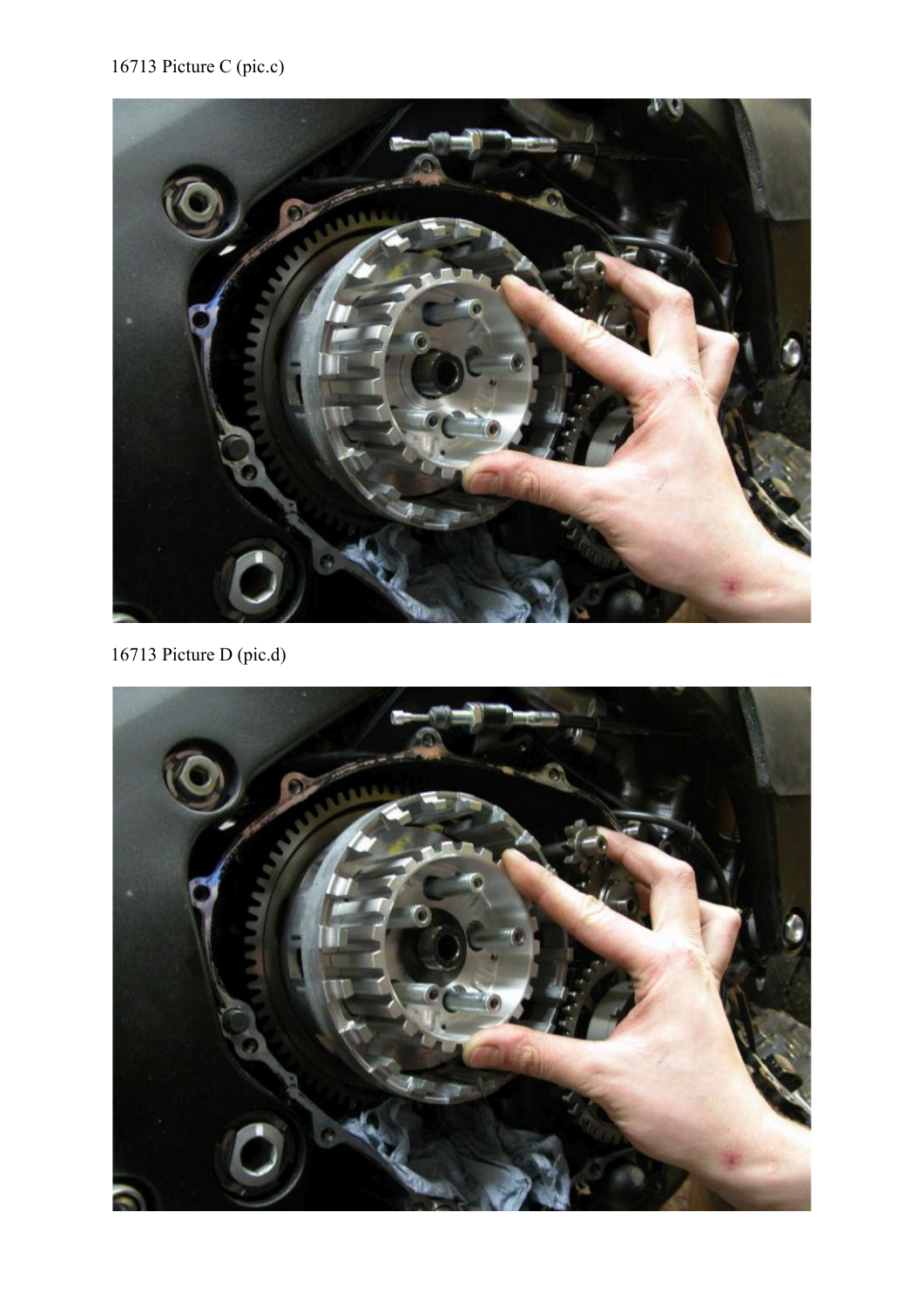## 16713 Picture E (pic.e)



16713 Picture F (pic.f)

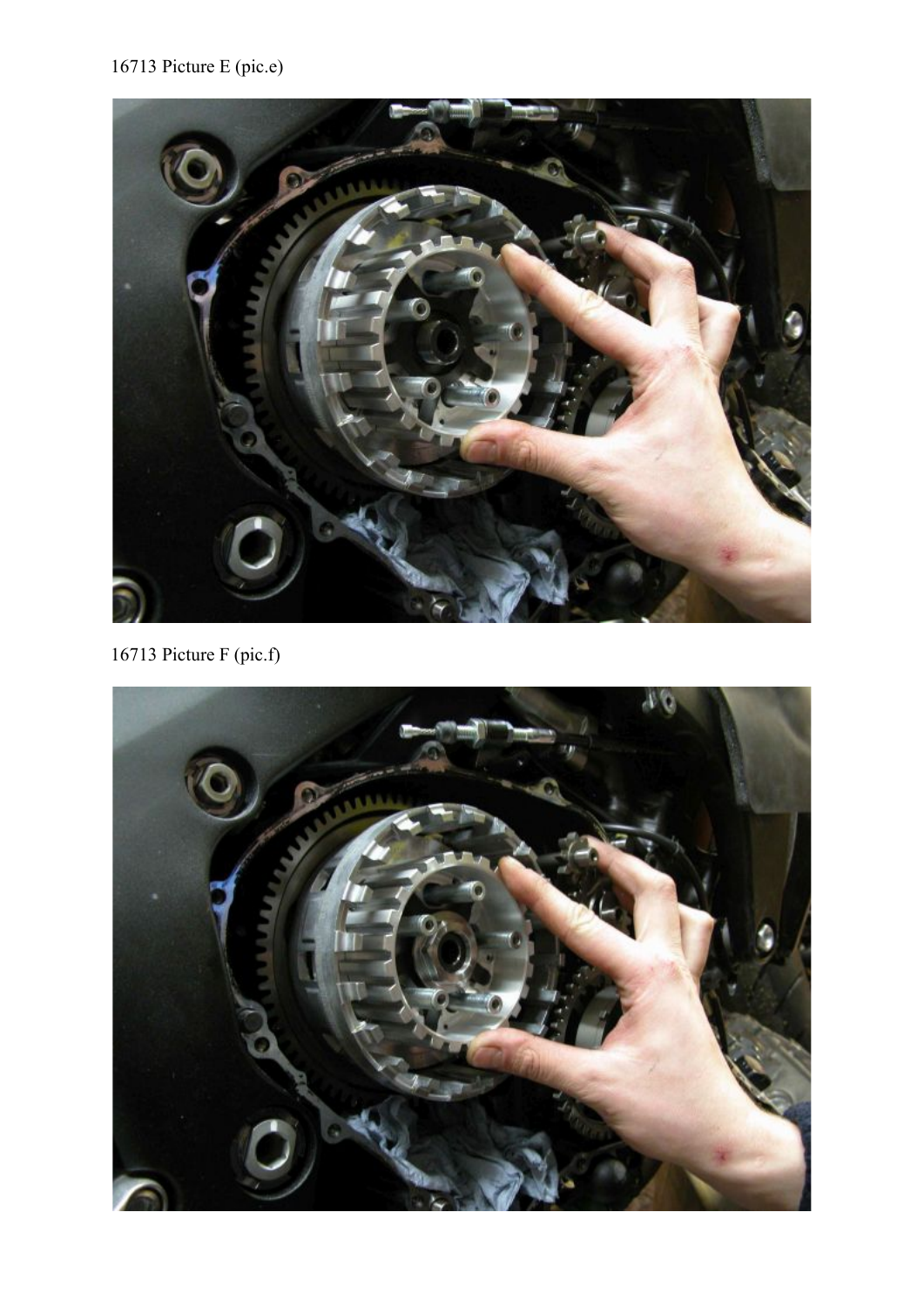# 16713 Picture G (pic.g)



16713 Picture H (pic.h)

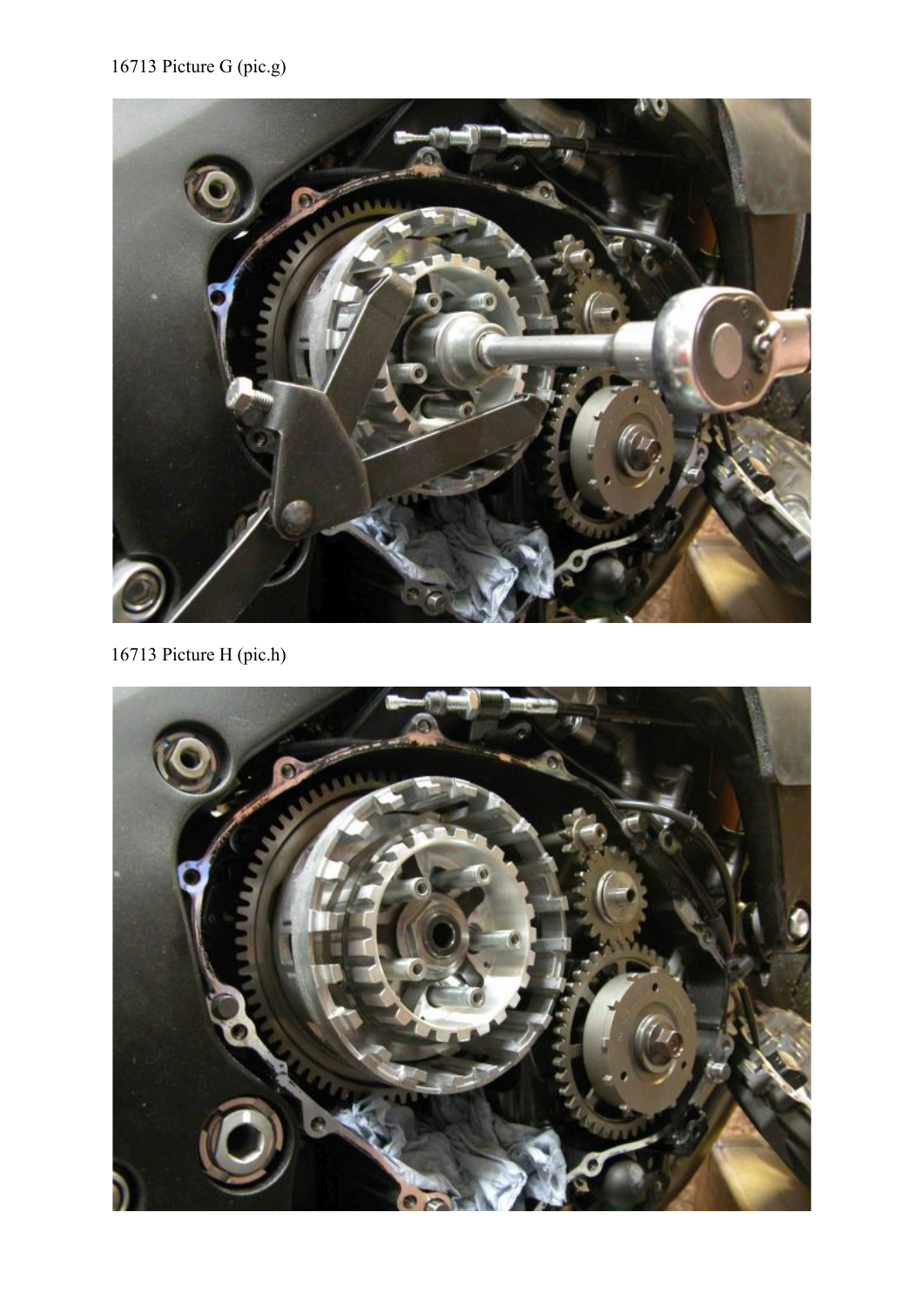## 16713 Picture I (pic.i)



16713 Picture J (pic.j)